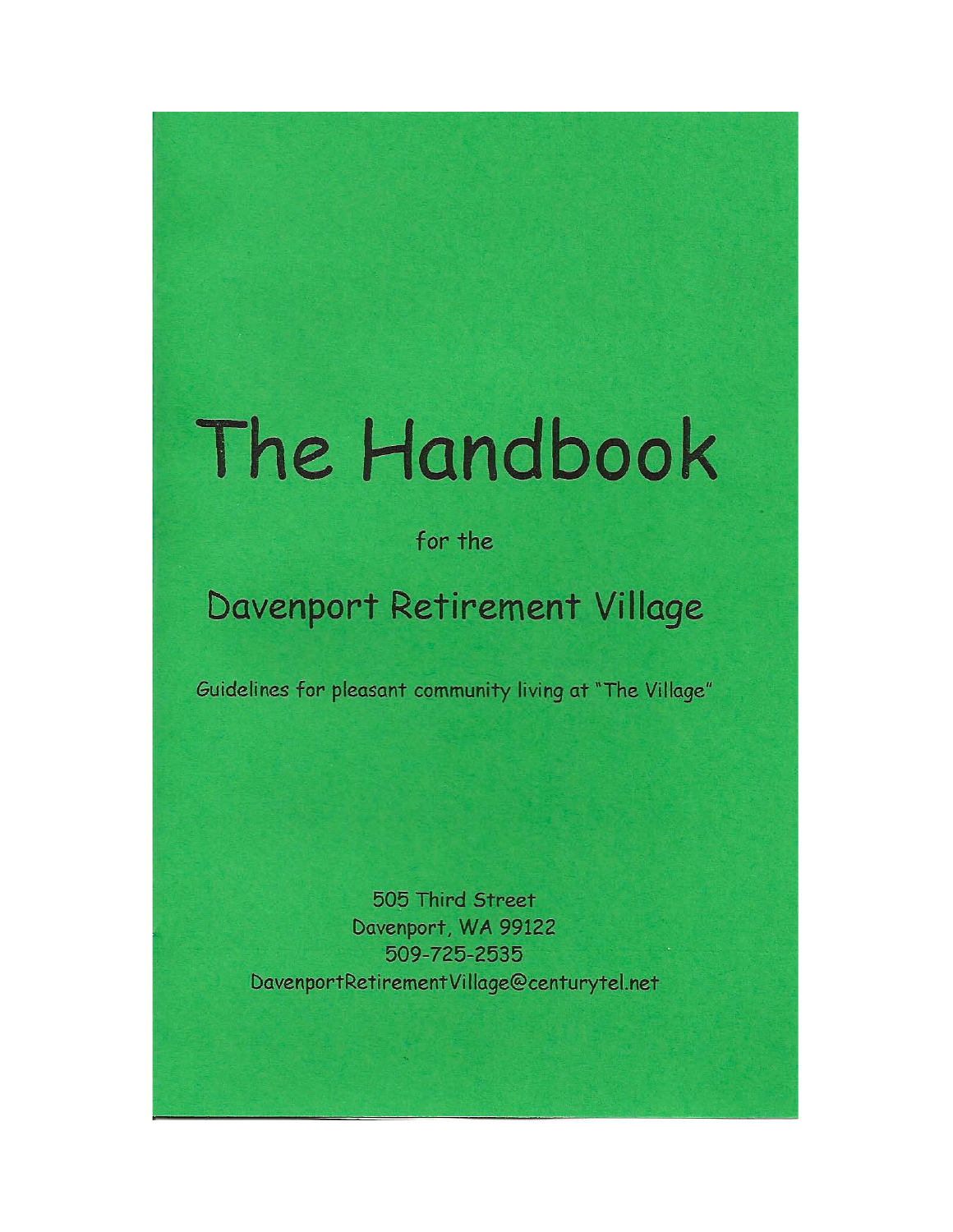# Welcome to Davenport Retirement Village

It is the desire of the residents and staff of The Village to make your life here enjoyable and pleasant. This guidebook will help to maintain a friendly atmosphere amongst everyone. These guidelines are made for the protection of the residents, the protection of the expensive equipment that we all enjoy, and the protection of each person's privacy. Each resident is charged with the responsibility of seeing that these guidelines are adhered to by all the people on the premises. Thank you for helping to make The Davenport Retirement Village a wonderful place for all.

# RESIDENCY QUALIFICATIONS

➢One of the residents in each unit must be at least 55 years old. ➢Must be independent: able to independently address areas of personal hygiene, bathe, dress, cook, eat, come to meals, etc.  $\triangleright$  Exceptions to above qualifications

- If a resident is unable to function independently either for a short term or an extended period of time, it is the responsibility of the resident and/or the resident's family to make arrangements for providing the necessary services for maintaining independent living. This may be done either through help form family members or the hired services of assistants. (i.e. hired persons to help with cooking, house cleaning, bathing, medicine delivery, etc.)
- DRV has a wheel chair and walker for DRV emergency use. It is made available on a daily or short term loan to residents who need it while they await delivery of their own personal wheelchair or walker by purchase or rental. The use of a walker or a wheel chair by an individual is still considered independent living as long as the person can use the devise alone.

# MEALS & DINING

✓ The staff is responsible for providing one nutritious well balanced meal daily, seven days a week including Sundays and holidays. This is usually an evening meal served at 6pm.

✓ Meals will be served in the dining room to encourage a sense of community and fellowship.

- ✓ No food will be taken from the dining room after the meal.
- ✓ Menus will be posted at the bulletin board.

✓ Residents must notify the kitchen by noon of changes in meal arrangements whether checking in OR out .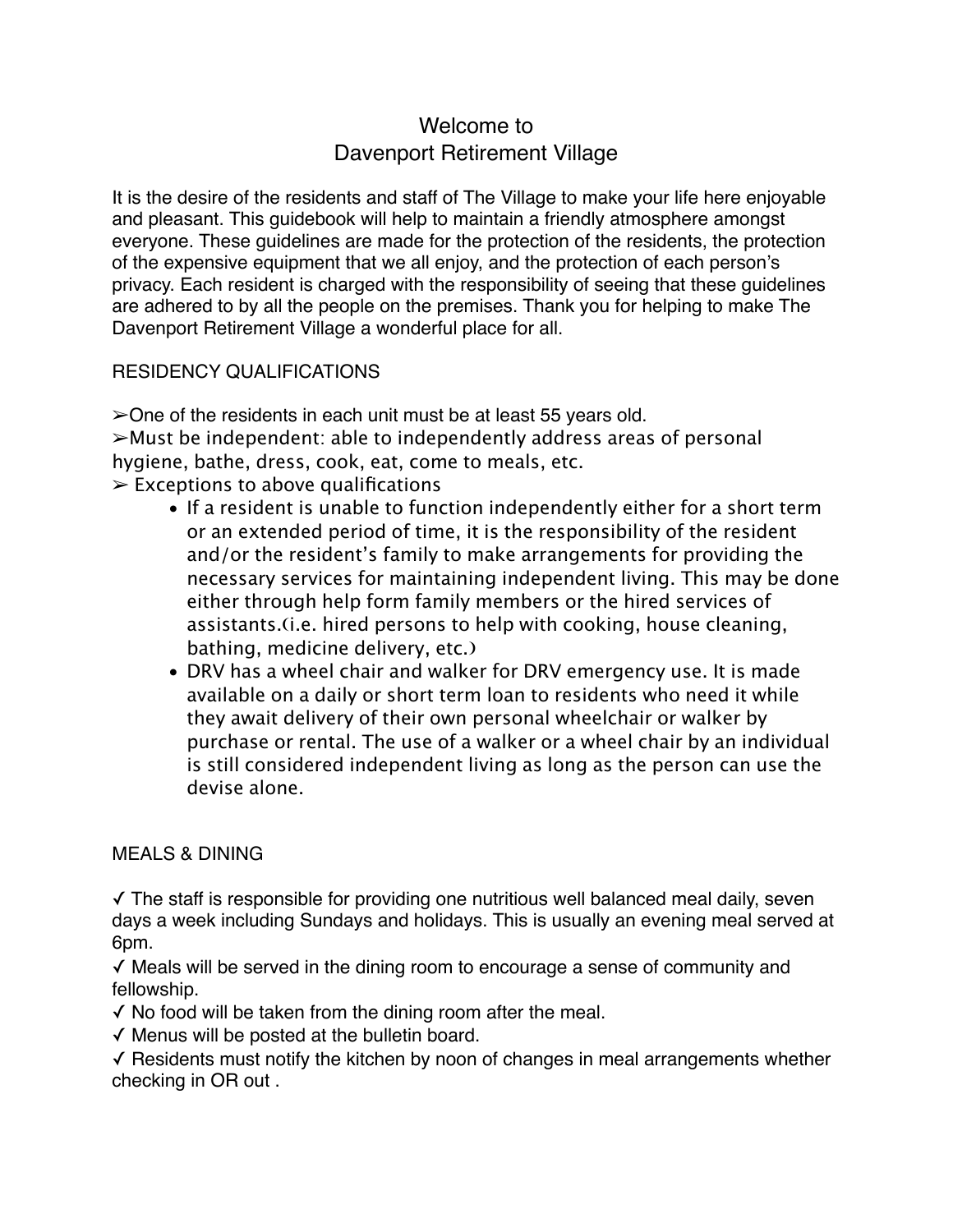✓ Alternate to prepared desserts will be fresh or canned fruit . ./' Only food preparation staff members may be in the kitchen area from 4 - 7pm. Residents may use the kitchen at other times by making arrangements through the cook so as to avoid conflicting schedules.

Doctor prescribed special diets- If special diets are required to be prepared for the evening DRV meal, this may only be by written doctor's orders. Special diets may require additional fees for the purchase/preparation of specialty foods not regularly part of the menu. Personal food preferences (simple likes and dislikes) cannot generally be accommodated for this group meal.

Meals during brief iIInesses- An evening meal (exactly the same food as served in the dining room that day) can only be accommodated during a brief illness and never on a permanent long term continuing basis. The emergency meal would be delivered at a time convenient to the kitchen staff either before or after the meal served in the dining room.

Dining quests- Guests are welcome to have meals in the dining room with the residents subject to space availability. Reservations for dinner should be made 24 hours in advance of dinner or sooner if at all possible. A week's advance notice is ideal!

EMERGENCY ASSIST ANCE- Emergency response cords are located in each unit. Emergency pendants to wear either attached to clothing or around the neck are also available to each resident. When an emergency arises, the cord can be pulled or the button on the pendant may be pushed. Either system sends a signal to the staff office to summon emergency assistance 24 hours a day. It will be at the discretion of management as to whether the 911 emergency system needs to be activated as well. This system is to be used only for true EMERGENCY situations. For other needs, please contact the office by telephone at 725-2535.

MOBILITY -Our facility is for independent living and therefore, has no group owned van or bus. Persons needing transportation to shopping, appointments, etc. will find these services available through the Senior Center bus or from hiring a personal driver. Similar services are available at assisted living facilities or nursing homes in our area if residents no longer qualify for independent living .

- ✤ Grocery delivery is available from Family Foods. Pharmacy delivery is available from both Davenport drug stores upon request. Church service rides are available by contacting any of the local congregations .
- ✤ If residents need a ride for personal business, and cannot locate a driver to hire, they may choose to secure the services of DRV management or staff as time is available when they are not on duty. The staff should be compensated for this service in the same amount as if someone from off site had been hired to be the personal driver.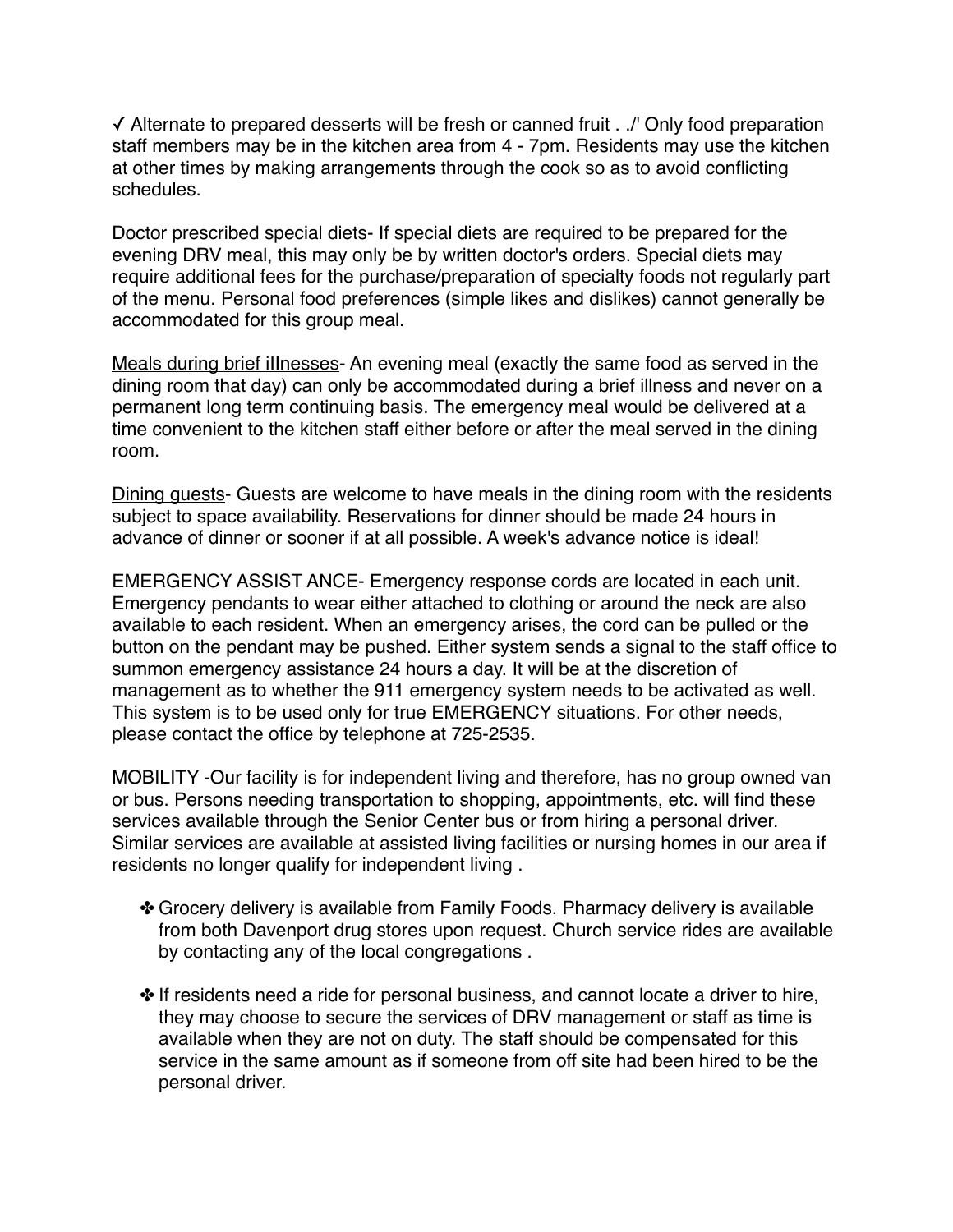BULLETIN BOARD- Menus and available activities are posted on the bulletin board near the dining room entrance. Residents are encouraged to join in group activities such as BINGO events, weekly coffee hours, weekly Bible study, Saturday Night Movies, birthday parties, cards, crafts, exercise sessions, etc.

COMMON AREA- The common areas (grounds and public areas) are the responsibility of the Davenport Retirement Village staff. Village residents have specific areas around their individual residences that may be personalized with the consent of the manager. If you are unsure of the area that you may personalize, please contact the manager.

SECURITY-The side doors are locked twenty-four (24) hours a day. The front door is open until the dinner hour. Residents are r encouraged to lock their doors when they leave their units for any \ length of time. If you notice someone that you think is suspicious, ,( please contact the manager immediately.

#### FITNESS & HEALTH:

- ✓ Personal Health file: The DRV office will provide a health file for each resident. This file holds information for paramedics and pertinent medical information. It is you and your family's responsibility to keep the medication and health information current at all times. Each January, DRV staff will conduct an annual review of the information with all residents.
- ✓ family notification records- Each resident is asked to provide telephone numbers of family members or friends to contact in cases of emergency. Family members who are on vacation are responsible for notifying the DRV management and providing alternate emergency contacts .
- ✓ Exercise room- This room in the Davenport Retirement Village is available to all residents to use at their own discretion. Group exercise can be made available upon the request of residents .
- ✓ Walking paths- The hallway is a great all season walking path. Twelve times around the inner court will equal a mile of comfortable walking year round.
- ✓ flu shots- These shots are given annually by a nurse for a nominal fee .
- ✓ Weekly check- Blood pressure checks are provided free by the management at the nurse office near the dining room.

#### MAINTENANCE & UTIUTIES-

✓ Service Upkeep-You may call the DRV office directly by dialing 725-2535. If you detect any faulty equipment within the DRV or your own unit that you consider to be of an emergency nature, please report this immediately to the manager. All of us working together will help maintain the optimum safety.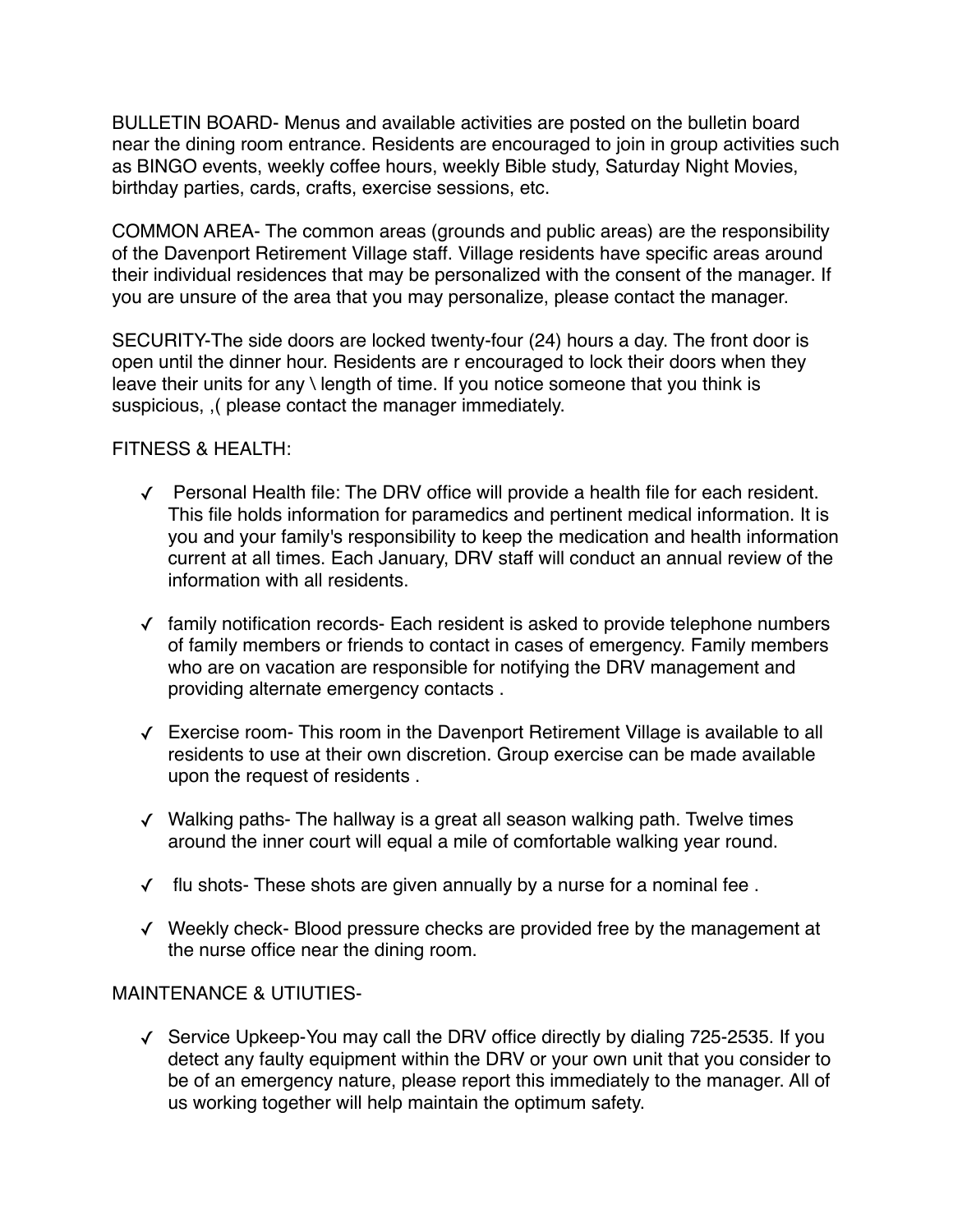- ✓ Trash collection-Residents are responsible for removing trash from their unit to the disposal area. All garbage must be in tied plastic bags. Newspapers are collec::ted in a separate area for recycling.
- ✓ Telephone-Each unit is equipped with a telephone line. Billing is individual to each resident. Additional lines for computer or other use are at resident's expense.
- ✓ Television-Each unit is supplied with basic cable channels providing a wide variety of programming options. Subscription to additional programming is at the resident's expense .
- ✓ Light bulbs These are rep laced by the manager. Just ask .
- ✓ Major applianceS-Stoves, refrigerators, hot water tanks, furnace, air conditioner, exhaust fans, washer and dryer are maintained by the DRV. Please notify the manager promptly if you experience difficulty with any of these appliances .
- ✓ Furnace service- filter check is done regularly on a schedule by the manager .
- ✓ Electricity outage- Each resident is encouraged to maintain working flashlights for the rare possibility of temporary power outages. Emergency lighting in the hallways is automatic when the electricity flow is interrupted .
- ✓ Fire drills & emergency evacuation- Periodic fire drills will be conducted and evacuation procedures will be explained.

GARAGES- Some units have personal garages included. General upkeep of the garage is the responsibility of each resident. Care should be taken to remove all litter and garbage promptly to discourage rodents and avoid fire dangers.

#### SPECIAL SERVICES

 $\geq$  Beauty salon- is available on site. Residents must contact their own beautician to provide services using the beauty salon facility.

 $\geq$  Foot care/manicurist serves the DVR on a regular schedule. Please sign up on the sheet on the bulletin board. These services are to be paid by the resident at the time of the service.

 $\geq$  Postal service- mail is delivered to the DRV in a locked private postal boxes located near the main entrance. Stamps may be purchased by request from the postal delivery person.

PETS- Pets are not allowed.